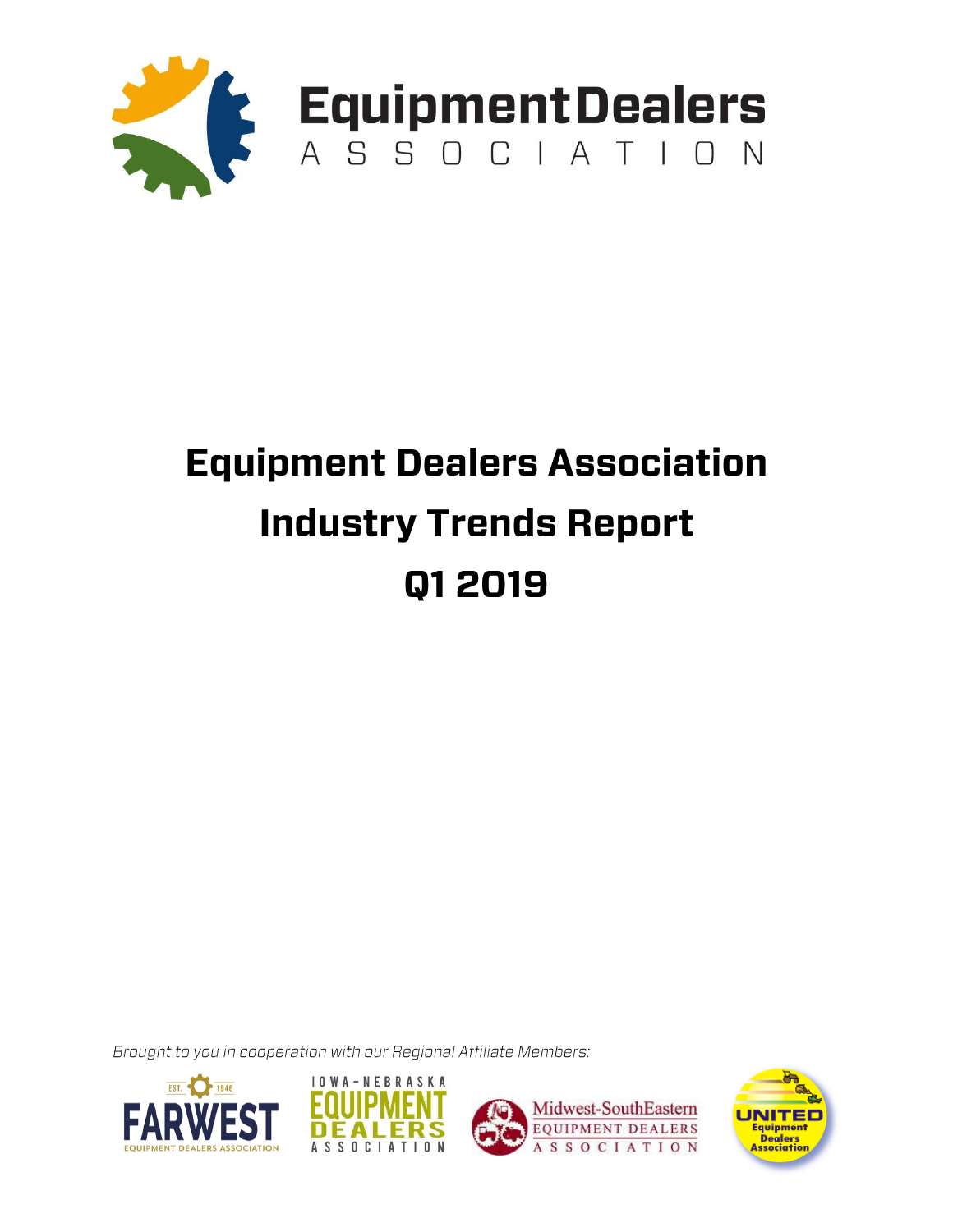## **Data from All Respondents Industry Trends Data** Q1 2019





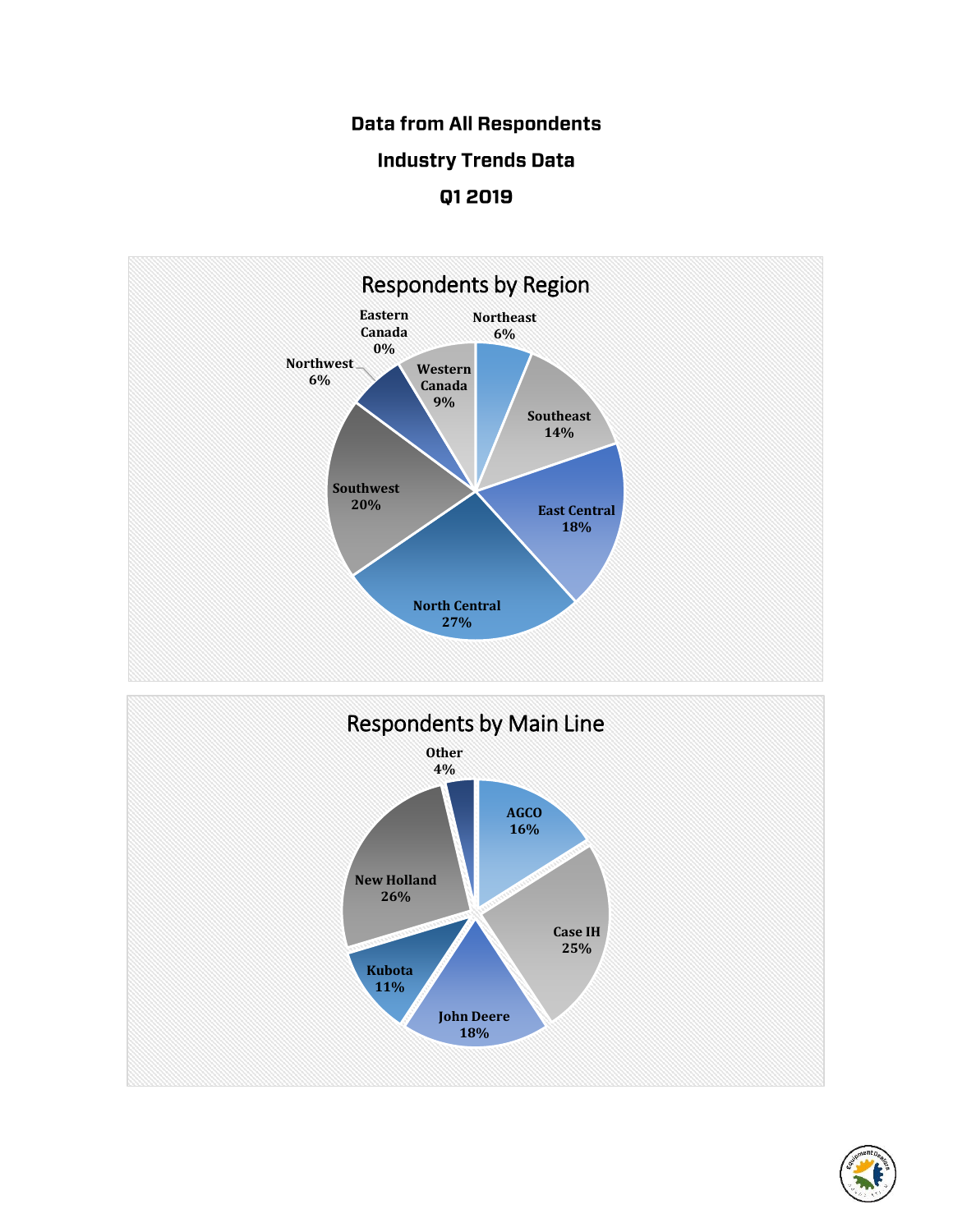



| <b>Manufacturer</b> | Turns (New)* | Turns (Used)* | Days in<br>Inventory<br>$(New)**$ | Days in<br>Inventory<br>$(Used)**$ | <b>Sales Ratio</b><br>(New:Used) |
|---------------------|--------------|---------------|-----------------------------------|------------------------------------|----------------------------------|
| <b>AGCO</b>         | 1.39         | 1.39          | 258.52                            | 258.76                             | 2.35:1                           |
| <b>Case IH</b>      | 1.79         | 1.80          | 201.29                            | 200.16                             | 1.45:1                           |
| <b>John Deere</b>   | 2.15         | 2.61          | 167.53                            | 138.04                             | 1.43:1                           |
| Kubota              | 2.04         | 3.53          | 176.78                            | 101.89                             | 6.23:1                           |
| <b>New Holland</b>  | 1.13         | 1.71          | 318.44                            | 210.30                             | 1.49:1                           |
| <b>Other</b>        | 0.49         | 0.28          | 731.80                            | 1305.37                            | 3.72:1                           |
| All                 | 1.91         | 2.24          | 188.71                            | 161.06                             | 1.49:1                           |

\*(Sales\*4)/Inventory \*\*(Inventory/Sales)\*90

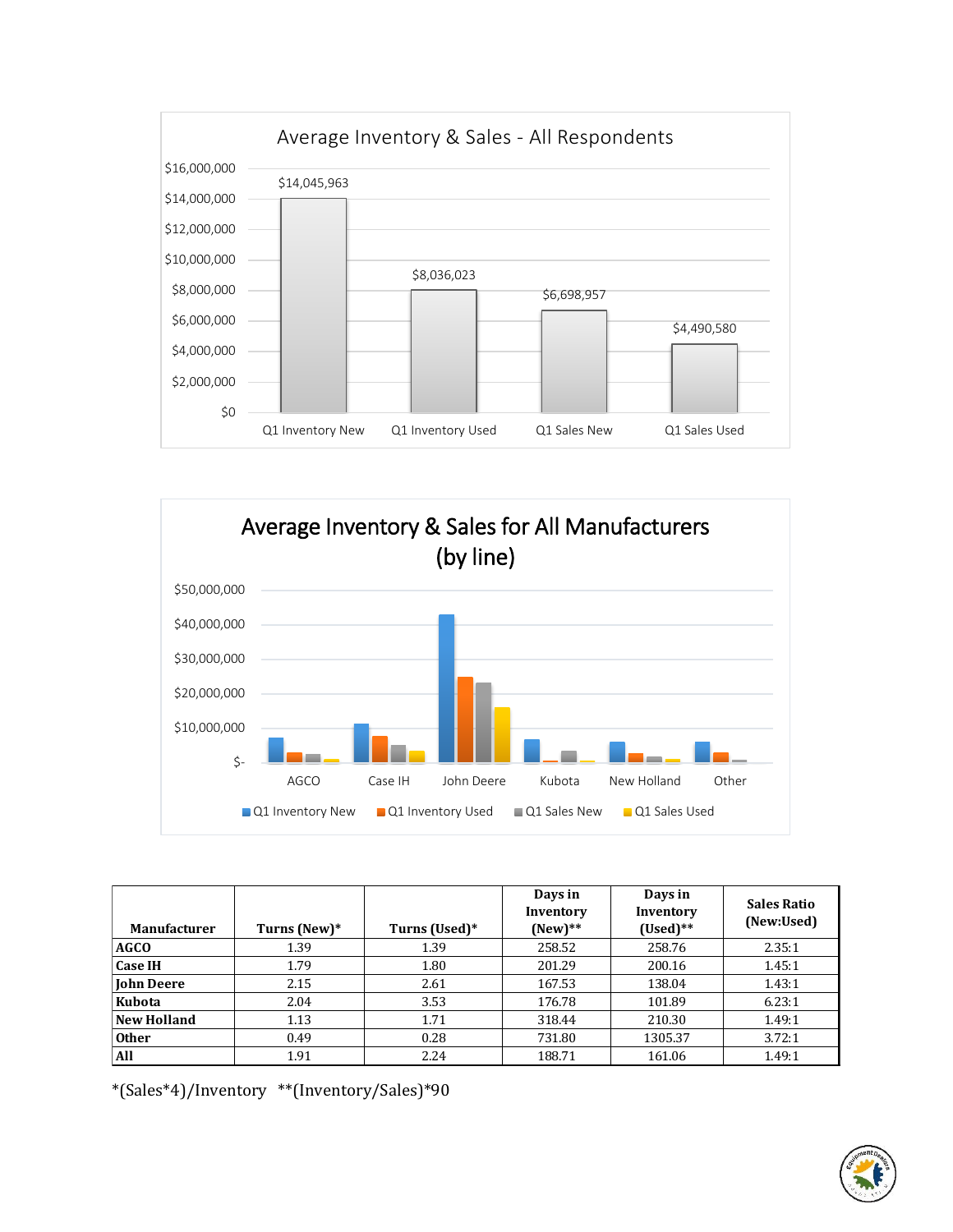## **Data Breakouts by Manufacturer Industry Trends Data** Q1 2019



|                         |                                  |                |                         | <b>Sales Ratio</b> |
|-------------------------|----------------------------------|----------------|-------------------------|--------------------|
| <b>Q1 Inventory New</b> | Q1 Inventory Used   Q1 Sales New |                | <b>Q1 Sales Used</b>    | (New:Used)         |
| \$7,223,911.46          | \$3,073,981.92                   | \$2,514,866.46 | $$1,069,166.69$  2.35:1 |                    |
|                         |                                  | Days in        | Days in                 |                    |
|                         |                                  | Inventory      | Inventory               |                    |
| Turns (New)*            | Turns (Used)*                    | $(New)**$      | $(Used)**$              |                    |
| 1.39                    | 1.39                             | 258.52         | 258.76                  |                    |

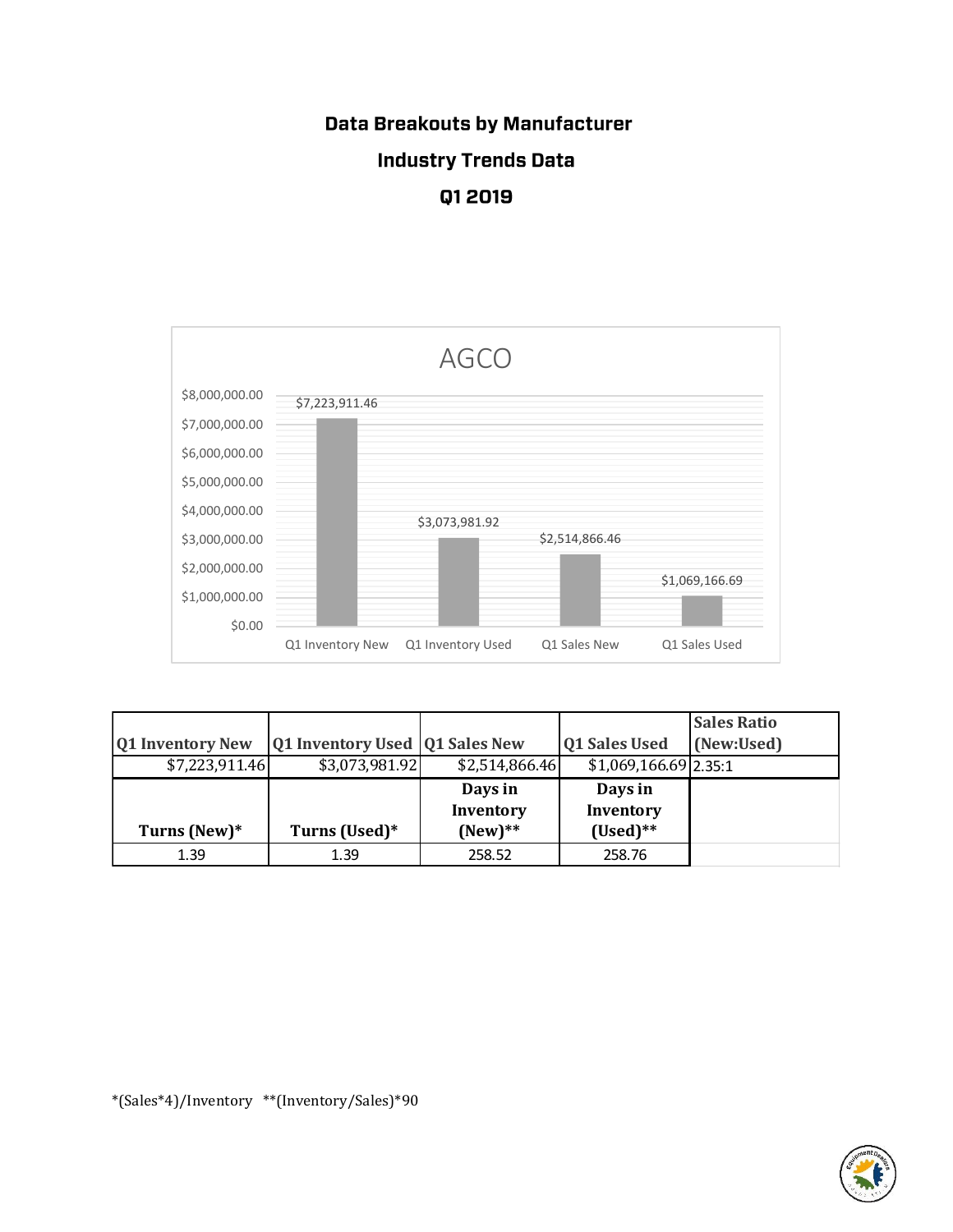

|                 |                                                            |                |                          | <b>Sales Ratio</b> |
|-----------------|------------------------------------------------------------|----------------|--------------------------|--------------------|
|                 | <b>Q1 Inventory New   Q1 Inventory Used   Q1 Sales New</b> |                | Q1 Sales Used (New:Used) |                    |
| \$11,248,340.58 | \$7,736,753.40                                             | \$5,029,332.47 | \$3,478,802.05 1.45:1    |                    |
|                 |                                                            | Days in        | Days in                  |                    |
|                 |                                                            | Inventory      | Inventory                |                    |
| Turns (New)*    | Turns (Used)*                                              | $(New)**$      | $(Used)**$               |                    |
| 1.79            | 1.80                                                       | 201.29         | 200.16                   |                    |

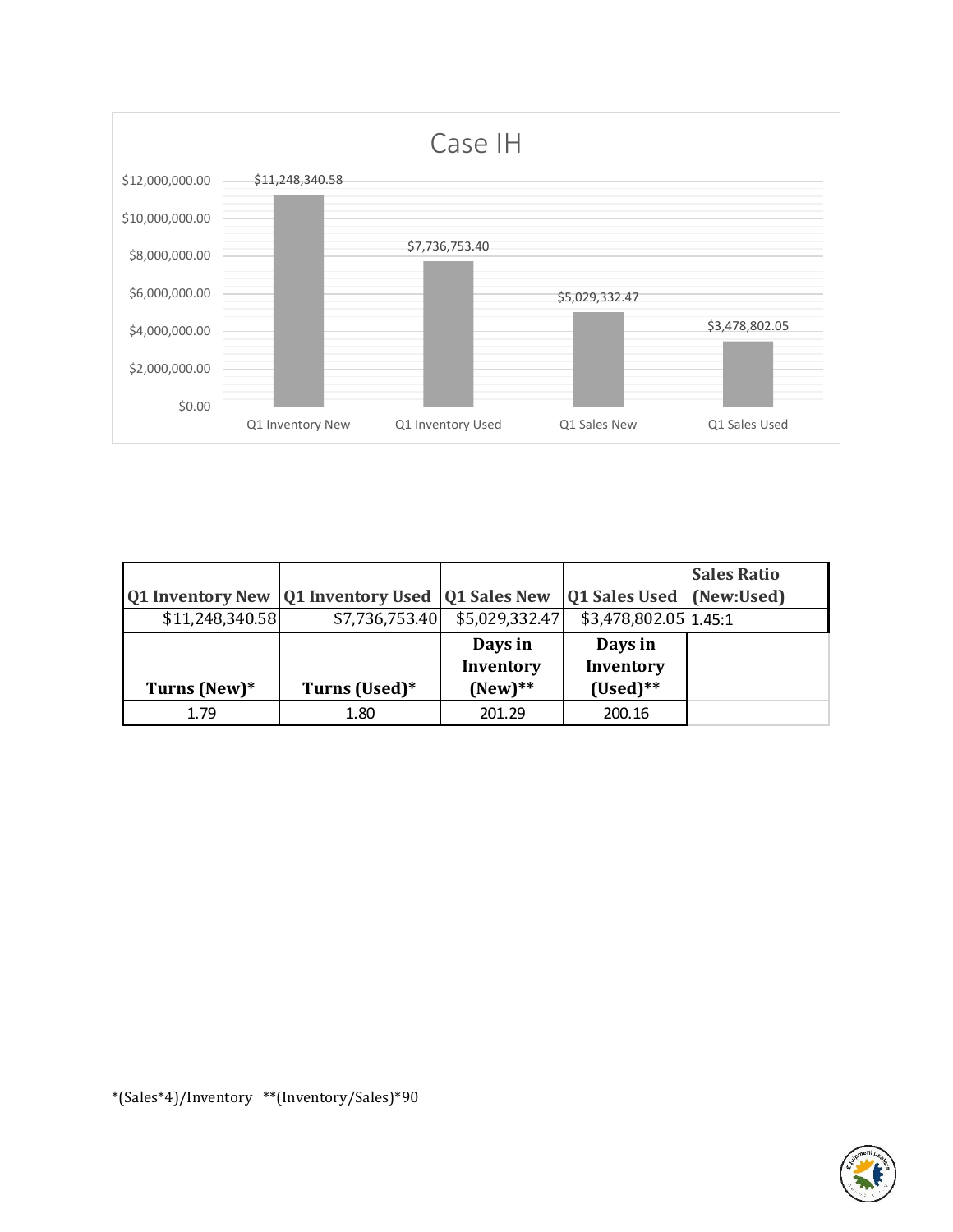

|                         |                                  |                 |                        | <b>Sales Ratio</b> |
|-------------------------|----------------------------------|-----------------|------------------------|--------------------|
| <b>Q1 Inventory New</b> | Q1 Inventory Used   Q1 Sales New |                 | <b>Q1 Sales Used</b>   | (New:Used)         |
| \$43,098,843.64         | \$24,840,952.47                  | \$23,153,316.64 | \$16,195,973.80 1.43:1 |                    |
|                         |                                  | Days in         | Days in                |                    |
|                         |                                  | Inventory       | Inventory              |                    |
| Turns (New)*            | Turns (Used)*                    | $(New)**$       | $(Used)**$             |                    |
| 2.15                    | 2.61                             | 167.53          | 138.04                 |                    |

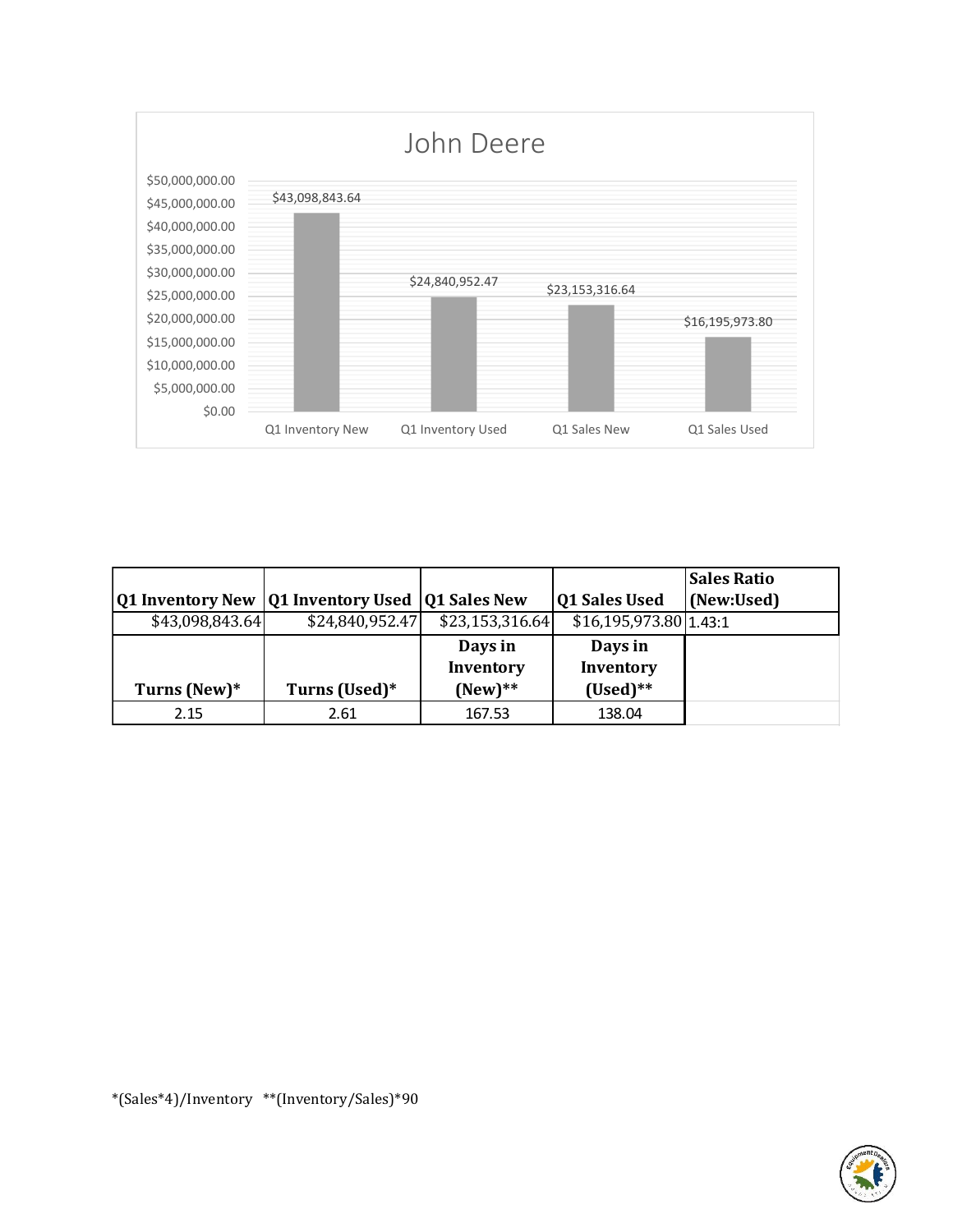

|                | Q1 Inventory New  Q1 Inventory Used  Q1 Sales New |                      | Q1 Sales Used        | <b>Sales Ratio</b><br>(New:Used) |
|----------------|---------------------------------------------------|----------------------|----------------------|----------------------------------|
| \$6,694,580.82 | \$618,925.56                                      | \$3,408,301.40       | \$546,722.44 6.23:1  |                                  |
|                |                                                   | Days in<br>Inventory | Days in<br>Inventory |                                  |
| Turns (New)*   | Turns (Used)*                                     | $(New)$ **           | $(Used)**$           |                                  |
| 2.04           | 3.53                                              | 176.78               | 101.89               |                                  |